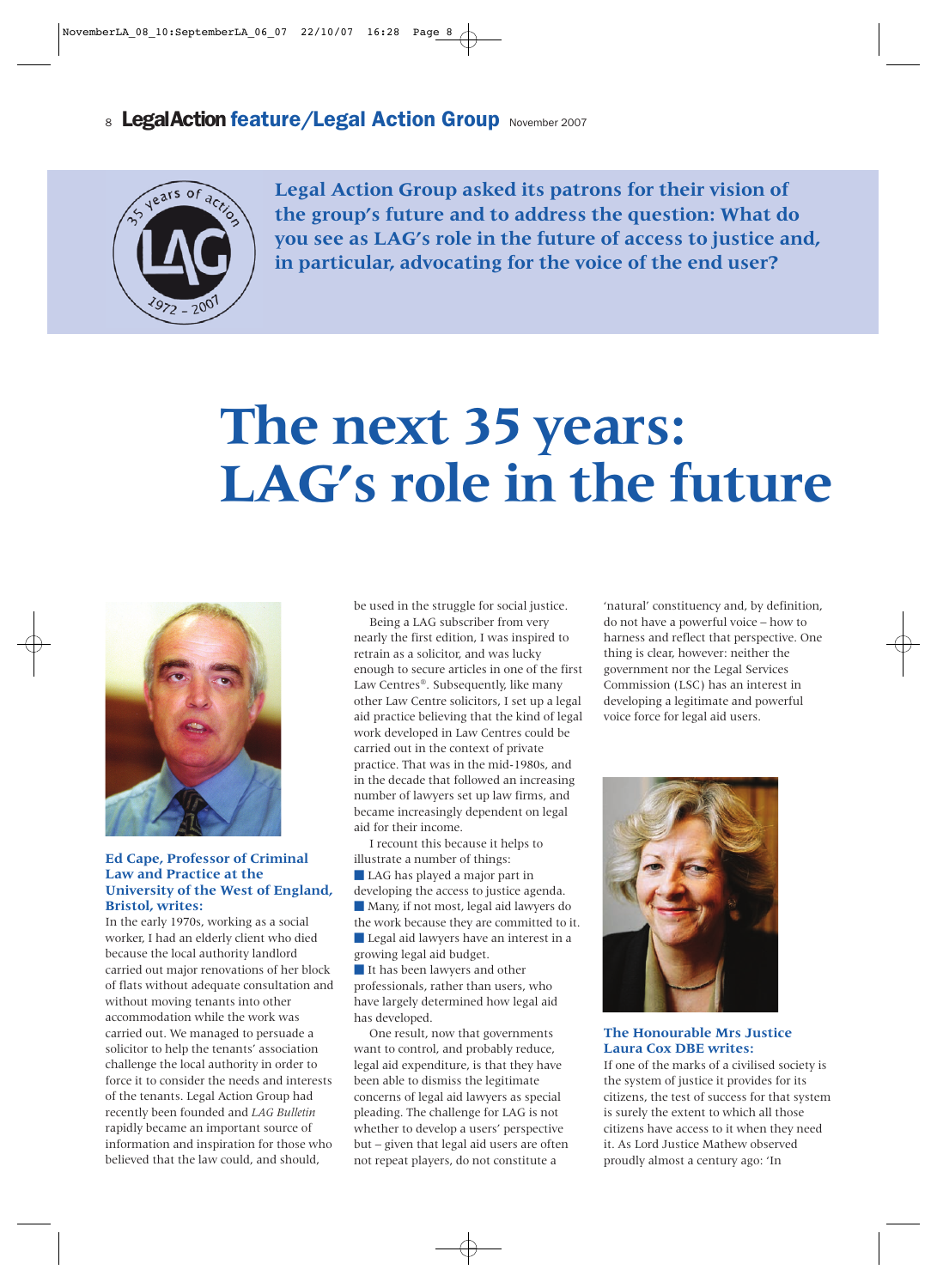# November 2007 Legal Action feature/Legal Action Group 9

England, justice is open to all, like the Ritz.' In this more sophisticated age, however, we recognise that in practice it is not; or at least that positive steps must be taken to ensure that there is real equality and fairness for all in the justice process.

In recent years, much judicial time has been spent informing and training all members of the judiciary to be aware of the diverse backgrounds and needs of the people who appear in front of them, and to ensure the fair treatment of all those in the courtroom. Others, meanwhile, have been concentrating their efforts on ensuring that all those who need it can have access to legal advice and can enter the courtroom in the first place. Access to justice, in this sense, has been at the heart of LAG's excellent work throughout the 35 years of its existence. It will doubtless continue to be so for the next 35 years.

But where, given the constraints of time and cost, should LAG best deploy its resources in the future in fulfilling that important role? For me, the really vital work lies in programmes which will enable the social value of publicly funded legal work not only to be recognised but to be embraced, and which will ensure that such work is adequately funded for that purpose.

Lawyers in general – quite apart from Shakespeare's desire to kill us all off – have a bad press. As a student of labour law in the 1970s, Professor Lord Wedderburn QC's observation in *The worker and the law* that 'Workers want nothing more of the law than that it should leave them alone', seemed to me to encapsulate the public perception that lawyers, courts and the law were bad things, and to be avoided at all costs. Yet, when people lose their job or house, or are the victims of discrimination, the need for a legal remedy, and to know how to secure it, enables those who obtain such a remedy through legal assistance and representation to see lawyers in a new light. Improvements in legal literacy among our citizens are therefore also a vital goal. Every schoolchild should know something of the civil and criminal law, the court system, and of their own legal rights and responsibilities as citizens. The school is also where a proper understanding of human rights laws and of the concepts which underpin them must begin. I can think of no organisation which is better placed to strive for these goals than the Legal Action Group, of which I am proud to be a patron.



### **Baroness Helena Kennedy QC writes:**

LAG came into being at exactly the same time as I began practising at the Bar. It was such an exciting initiative – a campaign organisation which would press for better access to the law and a more equitable legal system. Basing its work on research, scholarship and evidence, it has, over all these years, kept its promise. It has remained at the forefront of legal change, commanding huge respect among policy-makers and lawyers alike. LAG, you have aged beautifully, acquiring gravitas and a wealth of experience while remaining quick, bright and at the top of your game. We are all indebted to you. Congratulations!



## **Lord Andrew Phillips and a founder member of LAG writes:**

Given that the creation of the legal aid scheme was one of the great achievements of the post-war Atlee government, it is hard to stomach its step by step decline over the last decade particularly. We now have to face fixed fees, a further bureaucratic shake up and the prospect, if Part 5 of the Legal Services Bill goes through (the Lords have so far put a

spoke in that wheel), of law firms becoming capitalist entities, owned by shareholders who may well be wholly uninterested in justice.

All this is taking place against a backdrop of the base commercialisation of lawyering and a general decline in the 'rough with the smooth' tradition which prevailed when I started in a country solicitors' office. As against that, there is a steady revival of pro bono work, and the Law Society may be girding its loins more effectively than of late to defend legal aid (the appointment of Richard Miller [former director of the Legal Aid Practitioners Group to the post of legal aid manager at the Law Society] is encouraging that hope).

So, LAG still has plenty to do! Given the self-defeating volume and complexity of new law, its traditional educational function is more necessary than ever, extending to legislators and the media. The law, after all, now invades every corner of life, and the inability to access legal services is doubly damaging because in Whitehall it will be assumed that, the latest law having hit the statute book, the problem it addresses has been ipso facto resolved.

As for LAG's promotion of a debate concerning advocacy for the voice of the end-users of legal services, it could potentially undermine the disgraceful habit of ministers who hold up a tiny number of legal aid 'fat cats' as typical. If every proposal for improvement of legal aid is dismissed as self-serving because lawyers advocate it, let the public speak. If poor clients shout, perhaps they will be believed; though I would not bank on it!

The problem is how to harness their experience and voice in a way that is practical and unarguable. I would also be cautious about creating another bureaucratic mini-monster, and wary of motor-mouths grabbing the megaphone.

Comparisons with the health sector seem off beam because everyone uses the NHS regularly. By contrast, only a minority use legal aid, and then only very occasionally, and usually in circumstances where they are ill equipped to judge the quality of the service that they receive. That, I may say, is sometimes true of the LSC's inspectors who can be good at the paper chase but miss the real issues. But LAG has a great record of shrewd, pragmatic work, and I wish it every success in its membership drive and its campaigning for equal justice.